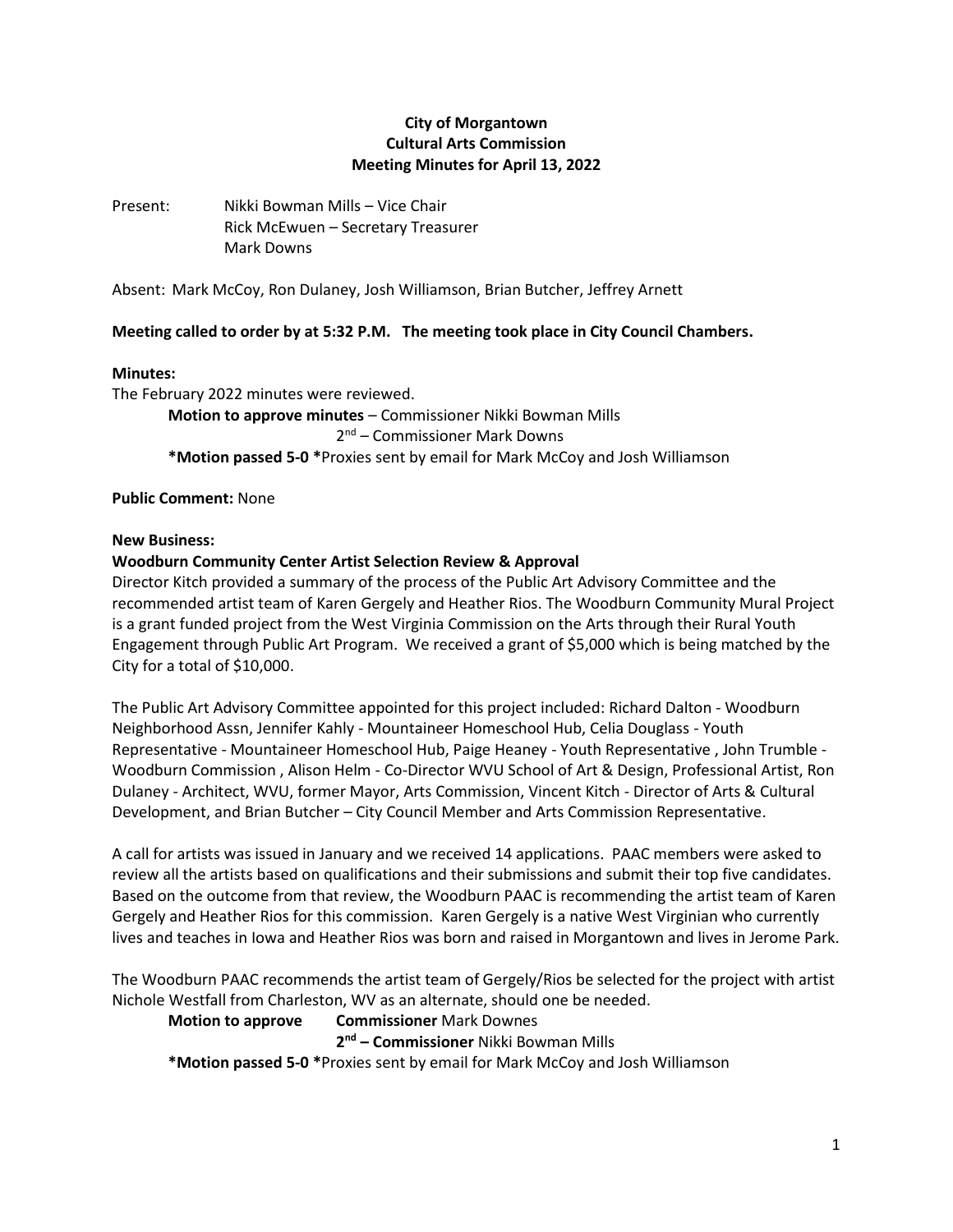#### **Westover Bridge Mural Artist Selection Review & Approval**

The Westover Bridge Pier Mural Project is funded and was issued as a call for artists by the City of Morgantown Arts & Cultural Development Department. The City is seeking to commission an artist and/or artist's team to create a site-specific mural public artwork installation on the Westover Bridge Pier located adjacent to the Walnut Street Landing and the Hazel Ruby McQuain Park at the riverfront in downtown Morgantown. Director Kitch informed the commission that artist Rafael Blanco has withdrawn from the project due to timing and other commitments. Director Kitch recapped the selection process that has been followed to date, working with the Westover Bridge Pier Mural Public Art Advisory Committee.

The Public Art Advisory Committee appointed for this project included: Todd Tubutis – WVU Art Museum Director, Andrew Gast-Bray – Director of Planning Mon County, resident near site, Jessica McDonald – Director of Operations WV Land Stewardship Corporation, Nikki Bowman-Mills – Publisher, Editor in Chief New South Media, Art Commission, and Vincent Kitch – Director of Arts & Cultural Development.

From the initial call for artists, the city received 13 applications. PAAC members were asked to review all the artists based on qualifications and their submissions and submit their top candidates for consideration. Based on the outcome from that review, Rafael Blanco was selected.

#### **PAAC Vote Tally**

Blanco Votes 5 Weighted Score 25 Tarantino Votes 4 Weighted Score 14 Townes Votes 3 Weighted Score 13

The Westover Bridge Pier Mural PAAC is recommending the city engage both Tarantino and Townes to each create and submit design concepts for the mural project. The PAAC will review designs and forward a recommendation to the Arts Commission for final review based on the recommended artist and design.

**Motion to approve Commissioner M**ark Downes **2 nd – Commissioner** Rick McEwuen **\*Motion passed 5-0** \*Proxies sent by email for Mark McCoy and Josh Williamson

**Review and Discussion HRMP Rental Fees** This item was tabled for a future meeting.

#### **Director's Report: Vincent E. Kitch**

Director Kitch provided an overview of events and activities of the Arts & Cultural Development Department.

**MHM –**The city launched a new exhibit at the MHM last week on the history of printmaking in Morgantown. MHM have also hosted a number of kids and family days and have more being planned for summer. Vincent should be able to move forward with hiring the new Museum Manager position in the next month or so.

**Met** – The Met re opened and has had some great events. The Almost Queen show was nearly sold out and had an enthusiastic audience Full house over 700. The band Almost Queen is returning 6/3 to open